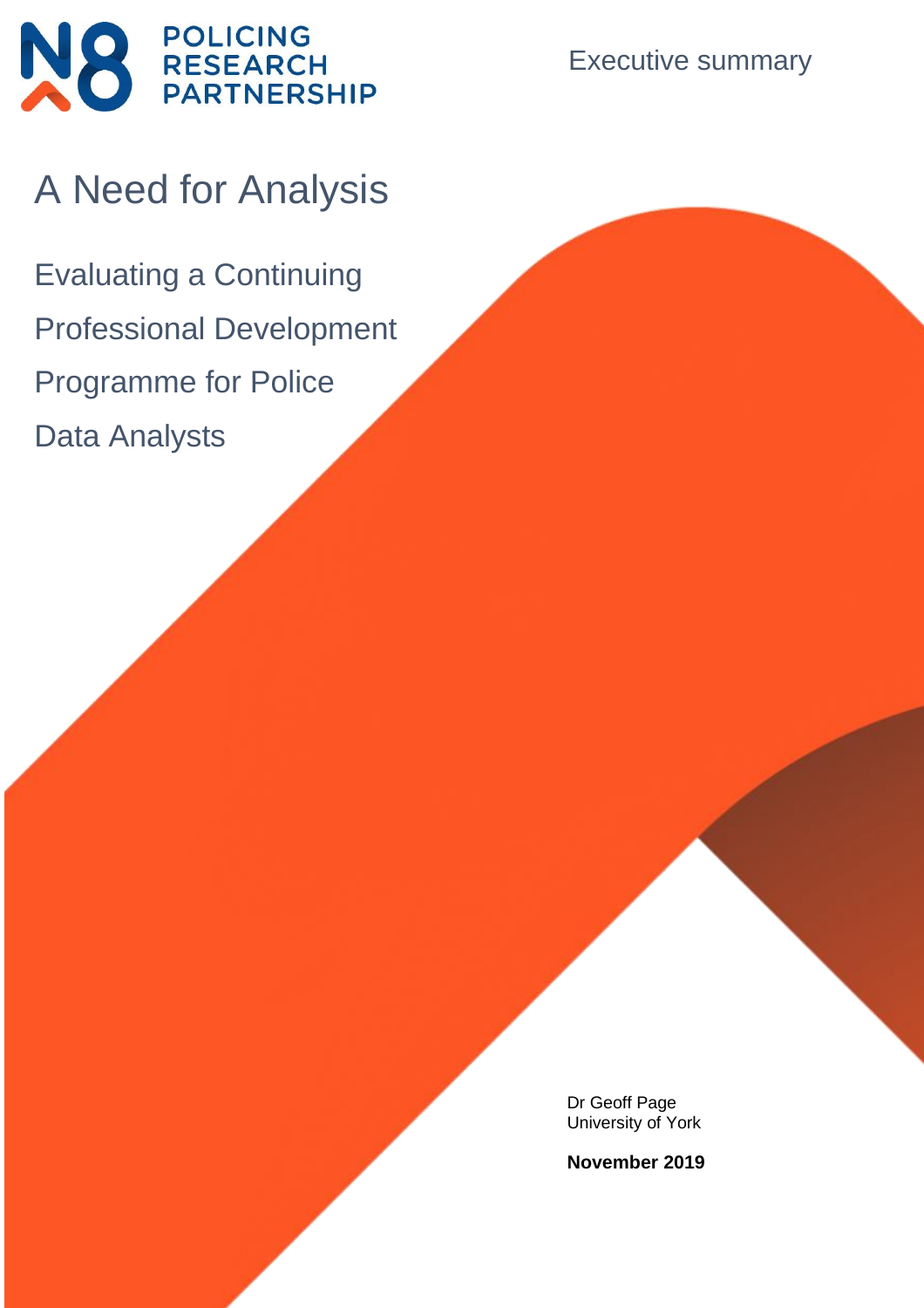# Key messages

### Overview

In 2018, a team of academics and police practitioners led by Leeds and Lancaster universities developed a 6-month, 8 session Continuing Professional Development programme for police analysts. In the first cohort (in 2018), 34 data analysts from 11 partner force areas in the north of England undertook the course<sup>1</sup> . This report focuses on a qualitative evaluation of this cohort's experience, with interviews held at the completion of the programme and after one year. Twenty analysts were interviewed. Interviewees came from all 11 partner forces. They worked in a variety of analytical roles. The vast majority were experienced police analysts (4-17 years).

## Analysts' routine work within forces

- Across all roles, analysts' workloads were heavy with processes and outputs clearly specified.
- Analysts felt pressured to produce brief, simplistic reports. Robust methodologies were not understood by reports' consumers; data visualisation and dashboards were essential.
- An '"it's gone up" or "it's gone down" mentality' amongst senior officers meant that statistical tests and analytical techniques were not valued.
- Some analysts had no autonomy within their role. They could not envision change.
- Others had limited creativity, often limited to cosmetic decisions (not analytical techniques).
- A handful of analysts described genuine analytical creativity in their role. This group were supported by organisational measures, including protected development time.

## The CPD programme

- Nearly all analysts were excited about commencing the CPD programme. Training opportunities are rare.
- Interviewees widely praised the teaching team, but struggled to apply learning.
- Some found the teaching too difficult; others too easy; others could not relate it to their role.
- Analysts struggled with taught software. Installing software on police computers took months.
- Learning outcomes did not always fit with analysts' working priorities (e.g. simplicity, visualisation). This made it harder to 'sell' new practices or processes in force.
- Police data were rarely used, making it harder for analysts to see direct relevance to their work.
- On returning to work, analysts often struggled to find the time to apply new techniques.

#### Impact

- Specific examples of applied learning or actual (rather than planned) changes in practice were hard to find.
- More often, interviewees described expanded horizons and feeling better informed.
- Analysts in about half of all force areas had contacted one or two other analysts to share data, collaborate on specific issues, or seek information about software. Few contacts were ongoing.
- Engagement with the online forums is minimal.
- Very few analysts subsequently engaged with other N8 PRP information or events.

<sup>1</sup> A second cohort undertook the CPD programme in 2019, with the programme adapted in response to lessons learnt in 2018.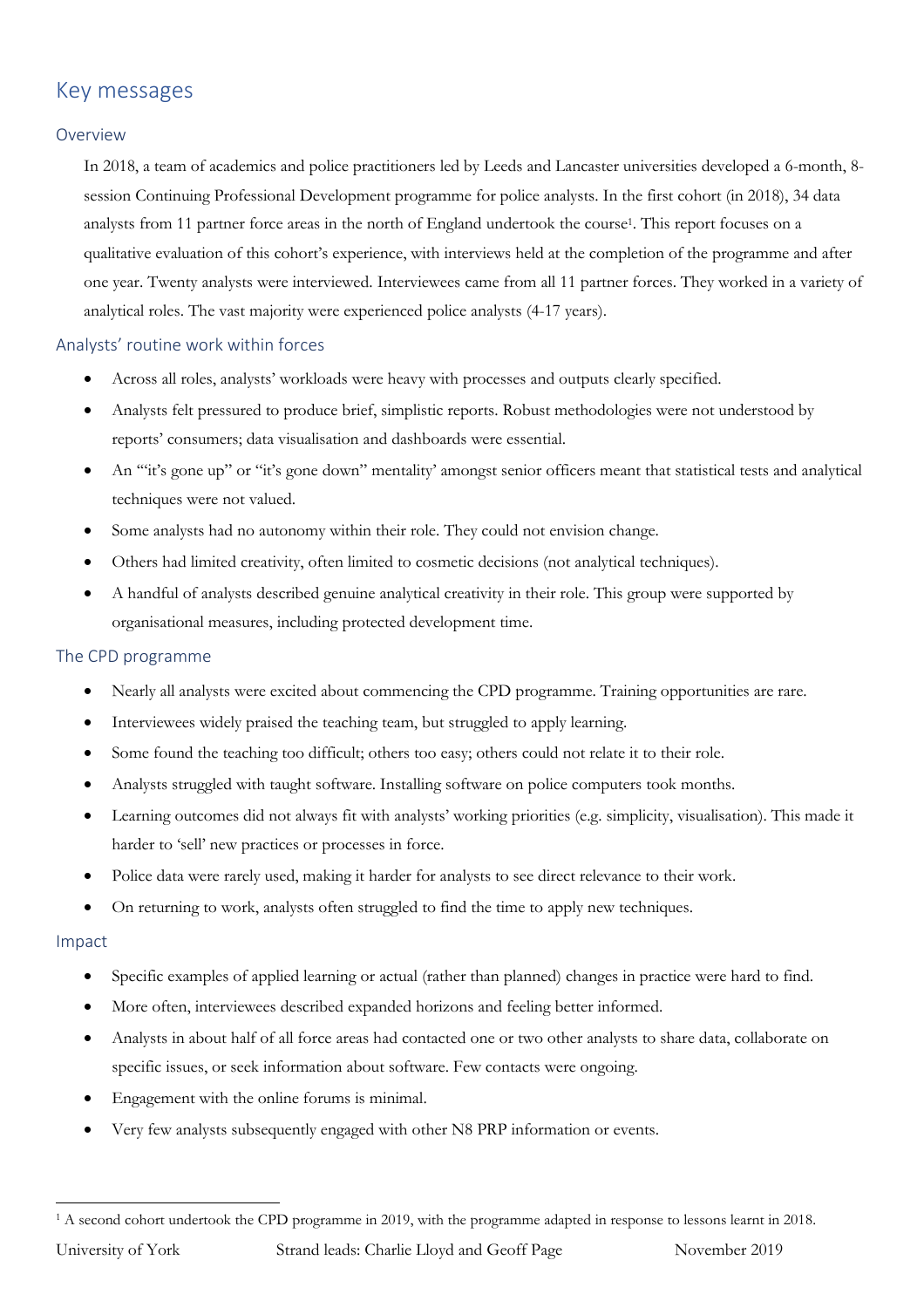# Executive summary

#### Overview

The N8 Policing Research Partnership (PRP) is a collaboration between 8 research-intensive universities and 11 police forces (and their police and crime commissioners) in the North of England. Its work is organised into 9 activity strands. Each is led by an N8 university. The Continuing Professional Development (CPD) programme described here represents the work of two strands, Data Analytics (Leeds) and Training and Learning (Lancaster), in partnership with police data analysts and other university partners. It arose from concerns that analysts were facing a lack of opportunity and recognition among senior officers of the vital role analysts should be playing in shifting from reactive to proactive policing, especially under austerity. It was hoped that a CPD programme could increase the confidence and skills of analysts to make a substantive contribution to their forces; whilst also demonstrating to chief officers the (potential) value of their analytical workforce.

Within this context, strand leads from Leeds and Lancaster conducted a Training Needs Analysis in Autumn 2016. This led to the development of a working group (in Autumn 2017) with paired teams of academics and practitioners developing content for each of eight modules. An academic partner commented:

'The initial intention was for each session to be centred on police data with academics demonstrating methods, worked examples and solutions' (email).

In practice, this proved hard to operationalise. Strand leads identified that few forces could secure data for wider distribution, and few analysts (with the exception of partners from Humberside and Lancashire) were willing to present. The resulting pilot CPD course thus had less input from data analysts than had been envisioned.

The first CPD programme – the focus of this report – was delivered over 6 months in 2018<sup>2</sup> . Three free places were offered to each PRP force. Thirty-four analysts attended. Learning resources were kept on a dedicated service (called the Data Analytics and Digital Service - DADS) to support skills development. DADS also facilitated research applications and hosted online forums to support networking and shared problem solving between analysts.

#### Methodology

The University of York evaluates and monitors the work of the N8 PRP. We focused on the CPD programme for several reasons. It comprised an unusually wide partnership: two N8 universities, several new universities, and all 11 partner forces. It was inherently co-productive, addressing a police concern with a collaborative response. The CPD programme also engaged analysts able to offer critical insights into the application and development of evidence-based policing, and into organisations' engagement with the PRP.

We approached half of the 2018 CPD cohort for interview at the end of the programme, and half one year later. Twenty responded, and participated in 15-26 minute semi-structured interviews. Interviewees came from all 11 PRP partner forces. Nearly all interviewees had worked as police analysts for many years.

<sup>2</sup> Subsequent iterations have taken lessons from the 2018 programme, for example placing greater emphasis on skills workshops and data visualisation whilst reducing the use of hard-to-access statistical software.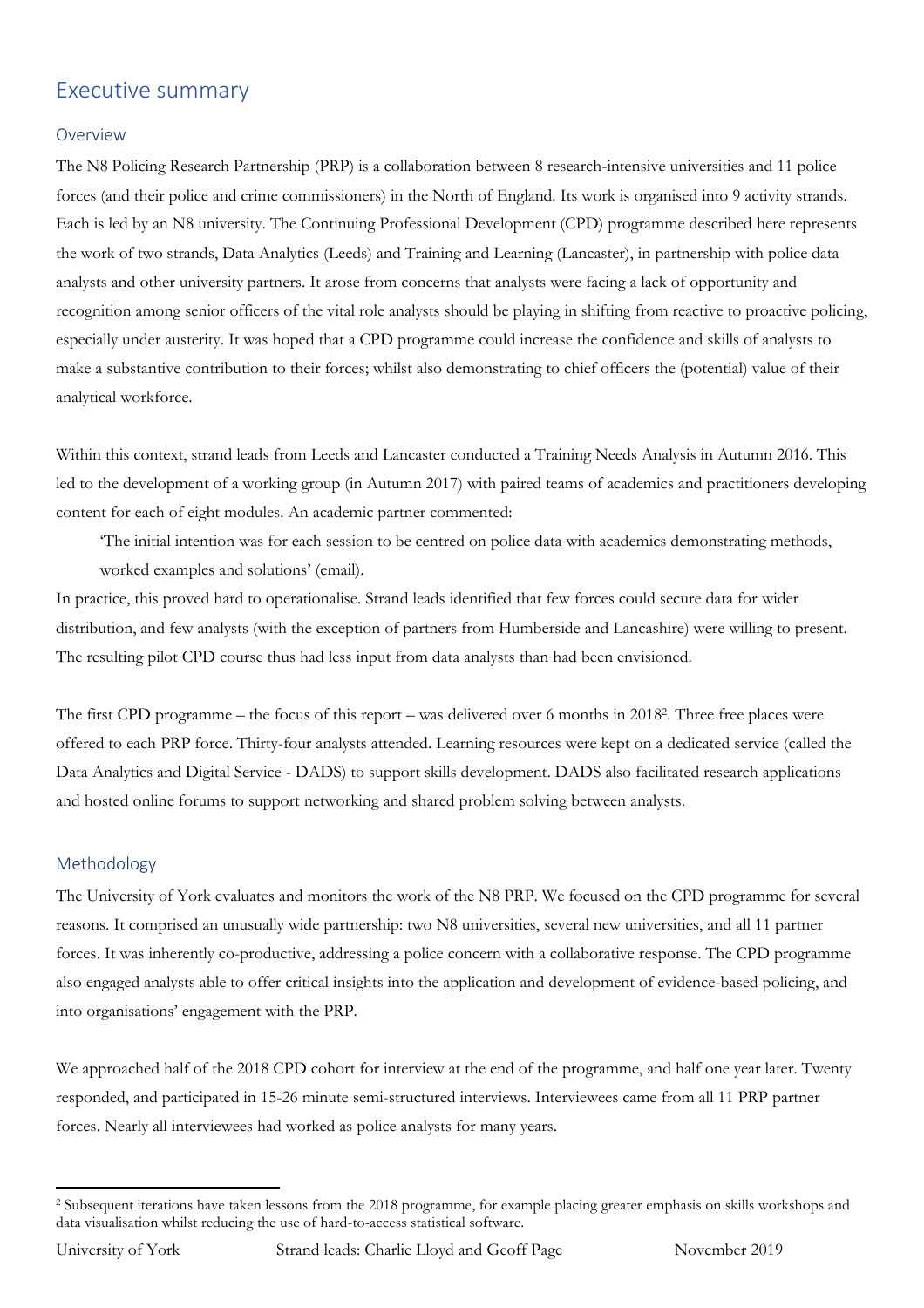#### Analysts' routine work within police forces

Analysts worked in a variety of roles. Most produced statutory reports, analysed internal data for performance and business reasons, or worked on specific investigations. When they were used, statistics were descriptive: summarising data with counts, percentages, averages, etc using Excel. Some also used business-oriented tools. Statistical Process Control (SPC), for example, allows analysts to identify when figures fall outside of pre-specified levels. One analyst commented:

'[W]e do use SPC and statistical limits and significance and things like that depending on just what the product is.' Patterns were mostly identified visually or manually, not through statistical tests. Very few analysts sought to identify the significance of reported findings; and the probability that they might have arisen by chance. This was partly because senior officers valued simplicity and brevity, disliking nuance or statistical terms. Many analysts reflected along these lines:

'They only really want the bullet points… One side of A4 at most… They don't want to know what the *p*-value was, they just want the "yes or no, did it work and what can we improve"?'

Because statistical techniques were not understood by senior officers they could not be referenced in reports. Because they could not be used in reports, they were not highly valued by analysts' institutions.

These analytical limitations were compounded by restricted, heavy workloads. A handful of analysts had genuine creativity within their role. They were supported by organisational measures such as protected development time. A much larger group had a small amount of creativity – often limited to appearance:

'…the way you lay out dashboards and how you design graphs and charts to be clear and informative and …

visually appealing.'

A final group had such heavy and defined workloads that they had no creativity at all. They could not envision new ways of working, or room to apply new methods. The limitations placed on analysts suggests a need for organisational reform, with training focused on three key areas: maintaining and developing analysts' skills; empowering analysts to be more confident in deploying their skills; and supporting greater managerial understanding of analysts' skills and potential. Insofar as such change requires a cultural shift, this may be a generational project.

#### The CPD programme

Nearly all interviewees were excited about engaging with the CPD programme. Training opportunities are rare; this one was seen as high value. The teaching team was praised for their ability to engage practitioners.

However, analysts found it hard to apply learning from the course to their work environments. Variations within the cohort created challenges. Some found the teaching too difficult:

'There was a lot of "just copy and paste this code in and press enter and that's what you'll get." I didn't understand why I was typing what I was typing.'

Others found it too basic. Still others could not relate it to their workload:

'[The CPD course] was interesting, and I learnt a lot, but it does make you realise that I, perhaps, don't have the opportunity to use it in my current role.'

Applicability was further limited by software. Three early sessions used R, a statistical programme:

'We spent the time training to do a bar chart on R that took longer than Excel, didn't look as good as it did on Excel, and we're not going to get R anyway, so what was the point.'

University of York Strand leads: Charlie Lloyd and Geoff Page November 2019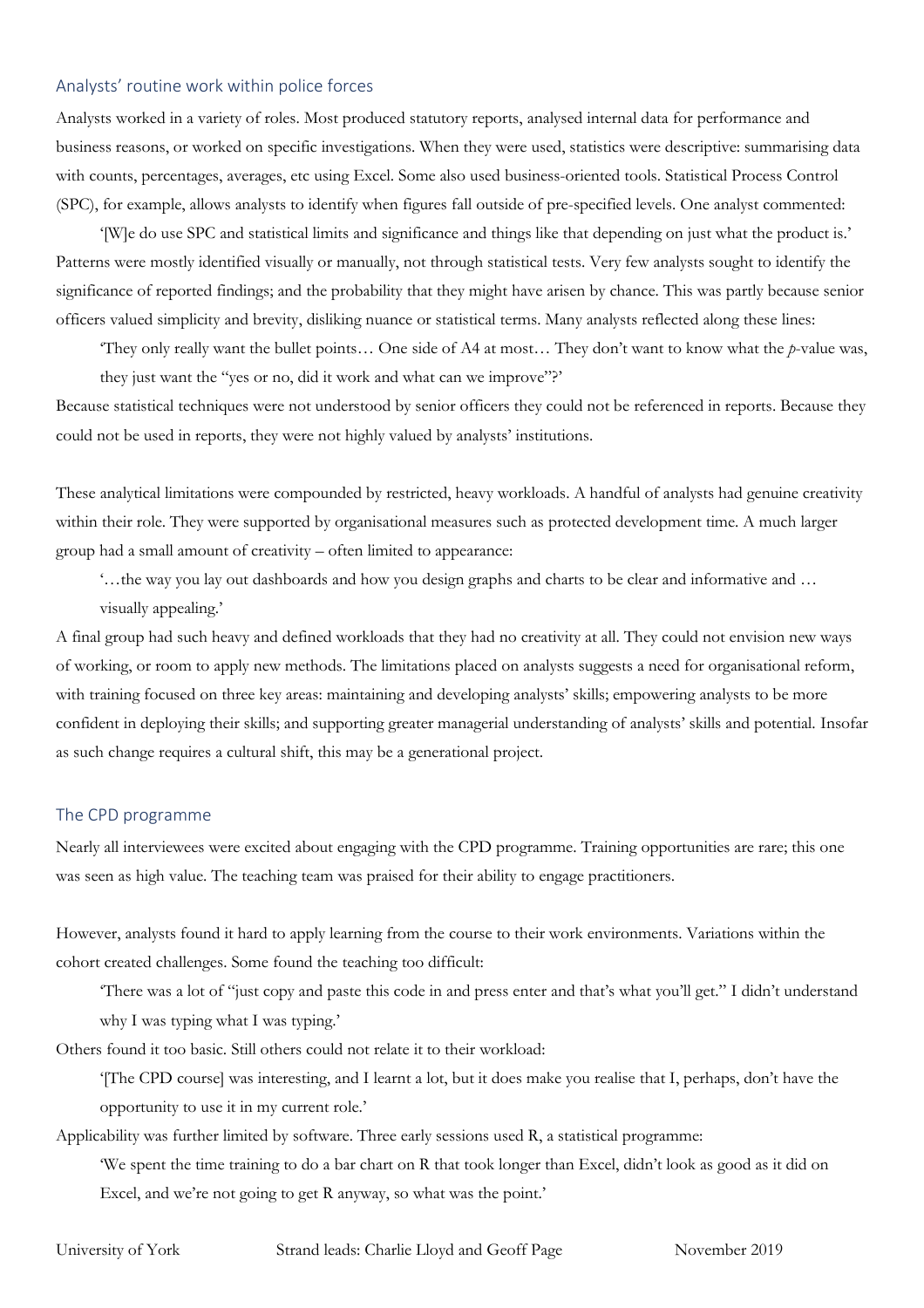Three problems are set out here. Firstly, learning R was arduous. Some training involved considerable work to learn functions that felt redundant. Secondly, R's outputs were not beautiful. Senior officers (and so their institutions) value visualisation. This made R harder to 'sell' institutionally. Finally, R was inaccessible. Whilst the programme is cost-free and open source, police computers are highly protected and IT departments busy. The swiftest forces took several months to install R. Citing security concerns, some would not install it at all. Teaching consequently felt abstract and theoretical. Indeed, R highlights a cultural divide. It fits the needs of autonomous, time-rich, flexible and expert-led academics prioritising robust knowledge-driven analyses. It proved a poorer fit for managed analysts in an inflexible, high-pressured, hierarchical environment where the priority is 'visually appealing' simplicity.

Two final points confounded applied learning. Firstly, security concerns prevented analysts from bringing sanitised datasets to sessions. This was a real disappointment for both police partners and academic leads. Analyses were thus taught using example datasets that rarely reflected analysts' work, increasing the gap between teaching and practice. Secondly, when analysts returned to work they lacked the time to test out or implement new techniques.

#### Impact and legacy

After a year, we found it hard to identify examples of specific, applied learning. Analysts were not using new techniques. Nor were they using new software (though some intended to adopt R). There were some more diffuse benefits. Several interviewees felt better informed about the analytical landscape:

'I think we're a lot more mindful of the right way to do things and the principles and the skills that we need to employ. I think it's expanded our knowledge across systems and open sources.'

This was useful when commissioning new work, or engaging with outside organisations. There were also some individual changes. One analyst reported using descriptive statistics more frequently.

Interviewees in about half of all forces had contacted peers. These were usually one-off contacts with one other force, centred on: sharing data; discussing shared problems (particularly knife crime); or seeking support with software:

'There have been an occasional couple of emails… We've contacted other analysts that were on the course, just for their input or vice-versa, they've contacted us.'

A contacts list facilitated such discussions. Those analysts who had not made contact with their peers fell into two groups. Some saw value in networking, but had not yet had the time or inclination to do so. Others could imagine little or no benefit in speaking to other analysts.

We found limited evidence of the online service (DADS) supporting impact. During initial interviews, one analyst was accessing learning resources using DADS. After one year, none were logging on. The forums are largely unused. As of November 2019, of six questions that have been posted none has received a reply. DADS can also process research applications, and analysts felt that any submissions would be seen in force. Finally, analysts were not engaging with PRP information or events. A couple received the PRP newsletter. Very few had been to PRP events. Some confused the N8 PRP with other research partnerships.